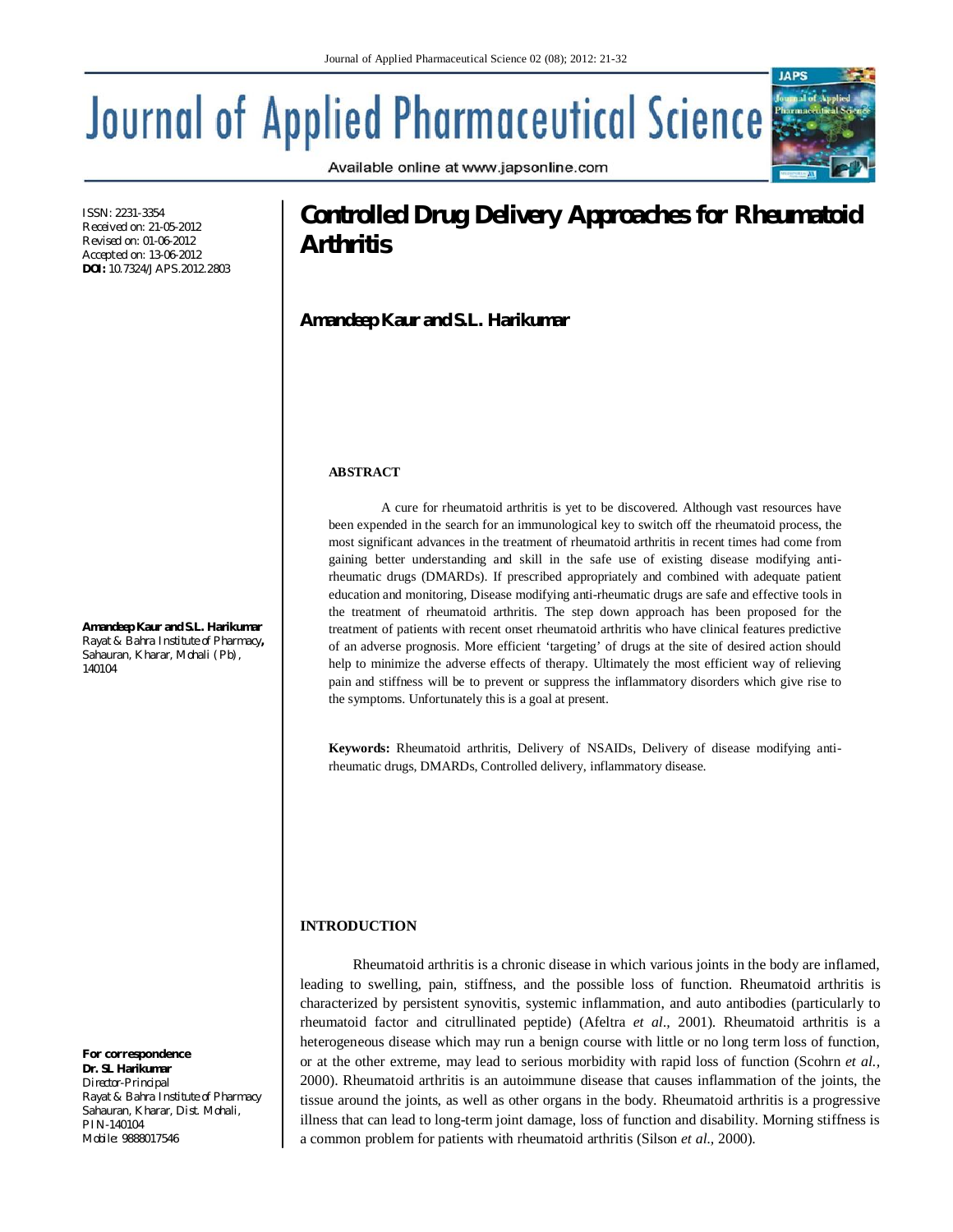Rheumatoid arthritis is a common inflammatory disease characterized by progressive bone and cartilage destruction, resulting in severe functional limitations, shortened lifespan, and increased mortality rates (Pharm *et al.,* 2011). Rheumatoid arthritis management:

#### **Causes**

- Abnormal immune response
- Genetic factors
- Environmental factors

# **Symptoms**

- Morning stiffness
- Weight loss
- Decreased appetite
- Muscle aches
- Swelling of soft tissues
- Subcutaneous noudles

#### **Diagnosis**

- Positive rheumatoid factor.
- Increase C-reactive protein
- Decrease of serum haemoglobin

# **DELIVERY APPROACHES**

- a) Delivery of Nonsteroidal Anti-Inflammatory Drugs (NSAIDS)
- b) Delivery of Disease Modifying Anti-Rheumatoid Drugs (DMARDS)
- c) Delivery of Corticosteroids

d) Novel Approaches and Developments in Colon Specific Drug Delivery Systems

e) Micro and Nano-Carrier Mediated Intra-Articular Drug Delivery Systems for

f) Immunosuppressive Exosomes

#### **Delivery of Nonsteroidal Anti-Inflammatory Drugs (NSAIDS)**

Although nonsteroidal anti-inflammatory drugs are still widely used to lessen pain, they are no longer considered first-line treatment because of their limited effectiveness, inability to modify disease course in the long term, and adverse effects. The current approaches aim at decreasing Nonsteroidal anti-inflammatory drugs -related adverse effects through site-specific delivery and controlled release. For lipophilic drugs such as Nonsteroidal antiinflammatory drugs, several groups of investigators found that lipid microspheres, lipid-based preparations with an internal oil phase surrounded by a phospholipid monolayer, offer better loading capacity compared with conventional liposomes (Christine *et al.,* 2011). Nonsteroidal anti-inflammatory drugs are usually indicated for the treatment of acute or chronic conditions of pain and inflammation. Nonsteroidal anti-inflammatory drugs are the most prescribed medications for treating conditions such as arthritis (Paola *et al.,* 2005 ).

# **Diclofenac**

# *Controlled release tablets*

Enteric coated tablets were formulated having good efficacy and tolerability. Sustain release tablets were also prepared. Tablets had better targeting profile in terms of release (Anne *et al.,*  2009). It was concluded that controlled-release formulations were as efficacious and well tolerated as sustained-release diclofenac sodium (Cheng-liu *et al.,* 2005). The present study was aimed at developing a novel sodium diclofenac formulation for colonic release. Tablets containing the drug central core were prepared by direct compression; diclofenac from a central core matrix tablet aimed for colonic drug delivery (Maria *et al.,* 2003). Fast dissolving tablets were prepared by using super disintegrant croscarmellose sodium and crospovidone. Fast disintegrating tablets were prepared successfully by direct compression method. Tablets show excellant in-vitro disintegration time and drug release profile as compared to other formulations (Amita *et al.,* 2007).

#### *Liposomes*

Liposomes had been formulated to avoid various problems in conventional dosage forms. In the preparation of liposomes, propylene glycol was added to the hydrophilic phase in order to obtain new systems able to enhance the skin delivery of diclofenac (Vyas *et al.,* 2004). The introduction of the liposomebased formulation of the Nonsteroidal anti-inflammatory drugs diclofenac had shown promising effect as a safe and convenient treatment for lameness associated with osteoarthritis (Manconi *et al.,* 2009).

# *Sustained Release Pellets*

Diclofenac sustained release pellets coated with polymethacrylic films formulated. The objective of the present study was to evaluate three formulation parameters for the application of polymethacrylic films from aqueous dispersions in order to obtain multiparticulate sustained release of diclofenac sodium (Kramar *et al.,* 2003). Immediate-release diclofenac pellets had been formulated. Pellets had better dissolution profile and increased bioavailability of dosage forms (Bernard *et al.,* 2003).

# *Microcapsules*

Dual coated erodible microcapsules were prepared for modified release of diclofenac sodium (Biju *et al.,* 2008). Spray-Dried Sodium Diclofenac enteric-coated microcapsules had been formulated. Microencapsulated controlled release preparations of diclofenac sodium using different proportions of ethyl cellulose as the retardant material to extend the release. Oral controlled release formulation of diclofenac sodium by microencapsulation with ethyl cellulose. All the formulations were highly stable (Sajeev *et al.,*  2002).

# *Microspheres*

Development of sustained release diclofenac microspheres intended for use in a suspension formulation. The microspheres had a release profile that made them suitable to be formulated as a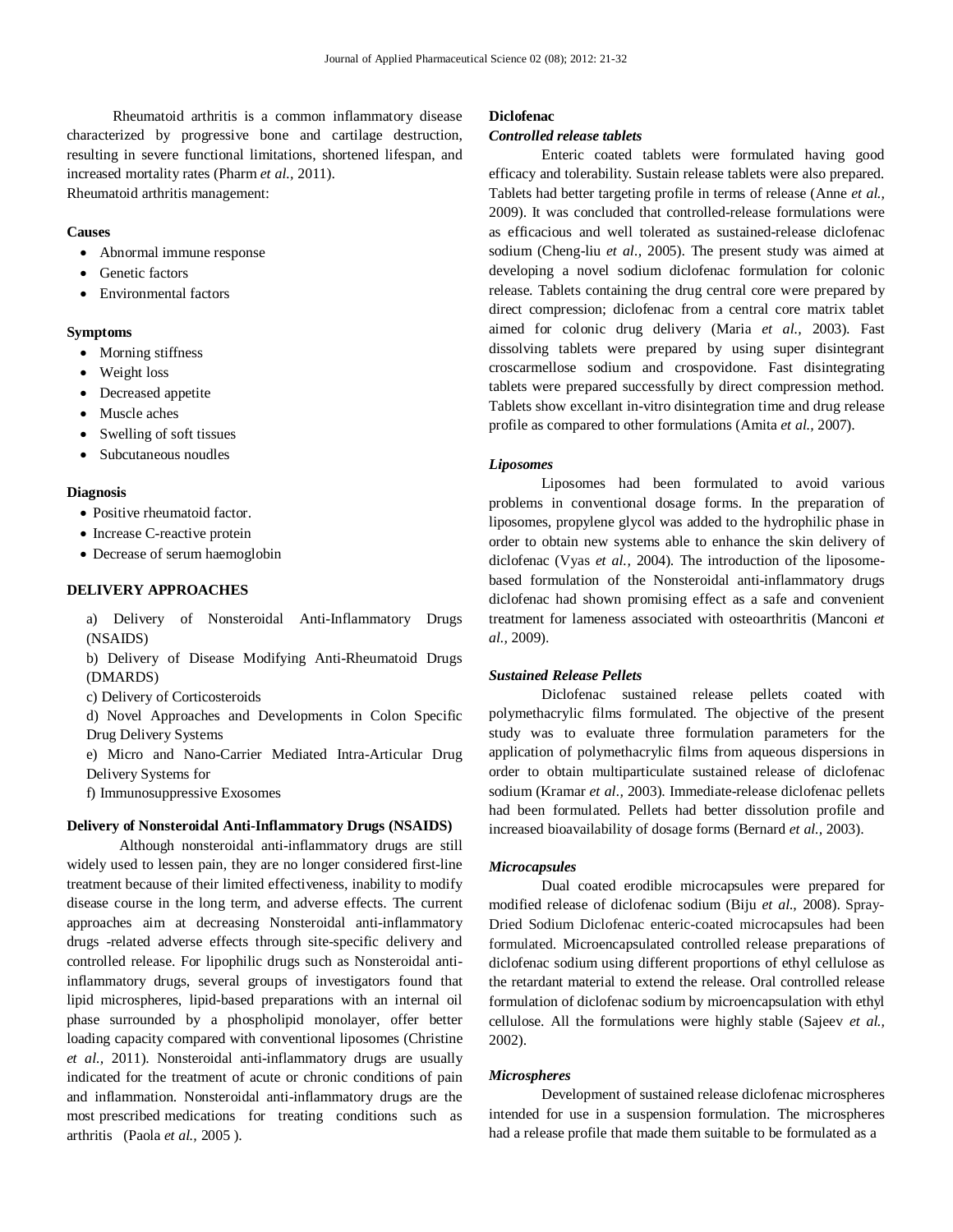sustained release suspension (Lewis *et al.,* 2008). Microspheres of diclofenac sodium were prepared using a natural biodegradable polymer as a carrier for intraarticular administration to extend the duration period of the dosage form in the knee joint. Microspheres provided a very rapid onset of analgesic activity, a prolonged analgesic duration, and an acceptable side-effect profile. After intra-arterial administration of microspheres, at the target site this revealed good targeting efficiency. In this present study, it was aimed to prepare microsphere formulations of DS using a natural biodegradable polymer as a carrier for intraarticular administration to extend the duration period of the dosage form in the knee joint. The microspheres effectively reduced joint swelling, but lesser extent than the oral diclofenac sodium in high dose (Tunvay *et al.,*  2003).

#### *Nanocomposites*

Diclofenac sodium-loaded is magnetic nanomedicine, which consists of a magnetic core (iron) and a biocompatible polymeric shell (ethyl cellulose), was used for parenteral administration (Adeyeye *et al.,* 2004). Such nanocomposites possessed very important characteristics such as unusually high drug loading, enhanced magnetic susceptibility and prolonged drug release, indicating their potential use as nanocarriers for efficient delivery of diclofenac sodium to inflammation sites (Arias *et al.,*  2009).

# *Soft gel*

Soft gel provided a very rapid onset of analgesic activity, a prolonged analgesic duration, and an acceptable side-effect profile in the postoperative third molar surgery pain model. In an acute pain situation, the rapid absorption of nonsteroidal antiinflammatory drugs from a formulation like the Soft gel may positively affect the time of onset and duration of inflammatory pain compared with other commercially available nonsteroidal anti-inflammatory drug formulations (Joseph *et al.,* 2003).

# *Suppositories*

Suppositories had been prepared by pour moulding method. Suppositories had been used for clinical purposes.Therefore long acting Suppositories would be helpful to patients. Suppositories of diclofenac have been prepared to avoid gastric irritation. Suppositories had been found to stable formulations (Ahmed *et al.,* 2000).

#### *Topical formulations*

Topical formulations of non-steroidal anti-inflammatory drugs (NSAIDs), in particular diclofenac, have become popular for treating various acute and chronic painful inflammatory conditions (Phillips *et al.,* 2000).

# *Pharmacosomes*

Pharmacosomes of diclofenac were prepared with an equimolar ratio (1:1) of diclofenac and phosphatidylcholine in the presence of dichloromethane by the conventional solvent evaporation technique (Kavitha *et al.,* 2010). Pharmacosomes showed a high percentage of drug loading. Thus it can be concluded that the pharmacosomes of diclofenac may be . of potential use for improving dissolution and for reducing the gastrointestinal toxicity of the drug (Semalty *et al.,* 2010).

#### **Ibuprofen**

# *Nanosuspensions*

Indomethacin nanosuspensions were prepared by microfluidization. Nanosuspensions were of good efficacy and tolerability (Roland *et al.,* 2000).

#### *Controlled release alginate beads*

Controlled release alginate beads of ibuprofen had been made. In vivo data showed that the administration of ibuprofen in alginate beads prevented the gastric lesions (Arica *et al.,* 2005). Sustain release ibuprofen was at least as efficacious and at least as well tolerated as the standard formulation of the drug. It was suggested that the simplified treatment regimens possible with the sustain release preparation can be considered an advantage in clinical practice (Fernandes *et al.,* 2007).

#### *Topical formulations*

Ibuprofen-Phosphatidylcholine was an effective osteoarthritis agent with an improved gastrointestinal safety profile compared with ibuprofen in older arthritis patients, who are most susceptible to Nonsteroidal Anti-Inflammatory Drugs-induced gastro duodenal injury (Connor *et al.,* 2006). Ibuprofen-Phosphatidylcholine was similar to ibuprofen with regard to both bioavailability and efficacy to treat arthritis symptoms. Ibuprofenphosphatidylcholine was used in arthritis. Gastrointestinal safety and analgesic efficacy was confirmed in osteoarthritic patients (Brabander *et al.,* 2000).

#### *Microemulsion*

The purpose of this study was to construct microemulsion-base hydrogel formulation for topical delivery of ibuprofen. Microemulsion-based hydrogel showed a good stability. These results indicate that the studied microemulsion-based hydrogel may be a promising vehicle for topical delivery of ibuprofen. Ibuprofen formulated as microemulsion .Cholesteryl ester was used in phospholipid microemulsions (Huabing *et al.,*  2006).

#### *Microspheres*

Sustained release ibuprofen-wax microspheres had been formulated. In this study sustained-release ibuprofen was shown to be a more effective alternative to conventional ibuprofen therapy for the treatment of arthritic diseases in general practice, offering the convenience of once-daily dosing and the associated potential benefit of improved patient compliance. The results indicate that sustain release ibuprofen was at least as efficacious and at least as well tolerated as the standard formulation of the drug. It is suggested that the simplified treatment regimens possible with the Sustain release preparation can be considered an advantage in clinical practice (Janjikhel *et al.,* 2009).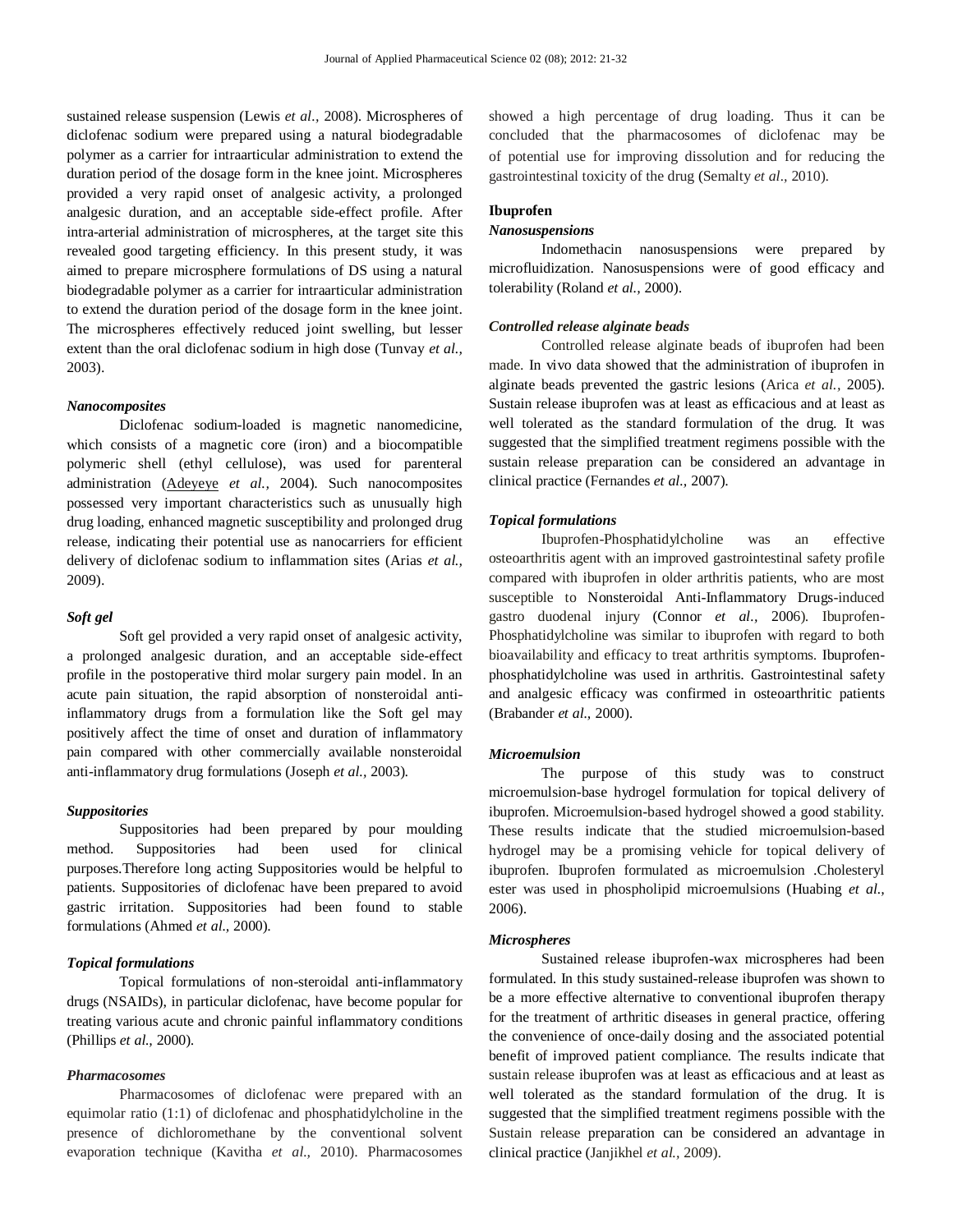# *Controlled release tablets*

Mini-tablets could be used to formulate sustained-release dosage forms. A novel sustained-release formulation of ibuprofen provided effective once-daily therapy in the treatment of rheumatoid arthritis and osteoarthritis and improved patient compliance (Baumgartner *et al.,* 2009).

# **Indomethacin**

# *Sustain release capsules*

Slow release formulations like indomethacin micro granules, Sustain release capsules prepared by the centrifugation (Crowley *et al.,* 2001). Clinical studies indicated comparable safety and efficacy profiles. The preparation of a sustained release dosage form for indomethacin was studied. Microcapsules were formulated for better stability of product. Sustained release formulations for the potent anti-inflammatory drug indomethacin were prepared by dispersing indomethacin in polysaccharide matrixes to form small microspheres (Rowe *et al.,* 2000). Polymeric nanocapsules were able to successfully carry indomethacin into the inflammatory sites and produced an increased anti-inflammatory efficacy in long-term models of inflammation, allied to an improved gastrointestinal safety (Jager *et al.,* 2005).

This formulation might represent a promising alternative for treating chronic inflammatory diseases, with reduced undesirable effects. Indomethacin sustained release microparticles showed the fastest release rate of drug. Indomethacin-loaded nanocapsules produced an increased anti-inflammatory efficacy in long-term models of inflammation, allied to an improved gastrointestinal safety. Polymeric nanocapsules were able to successfully carry indomethacin into the inflammatory sites (Emel *et al.,* 2004).

#### *Sustain release pellets*

The resultant formulations were further coated with various combinations of Eudragit RS (poorly water permeable) and Eudragit RL polymers (readily water permeable) also using the Wurster column. As expected, the total amount of drug released from the coated pellets increased as the concentration of Eudragit RL increased in the barrier coating. Pellets coated with Eudragit RL alone showed the fastest release rate of drug (Rhymer *et al.,*  2002).

#### *Alginate-Gelatin Coacervates*

Indomethacin sustained release formulations such as alginate-gelatin or pectin-gelatin coacervate had been formulated. The results of this study offer an inexpensive alternative form of sustained release. Controlled-release cellulose acetate films for local delivery of indomethacin were formulated. This study confirmed the good efficacy and tolerability of the new slow release indomethacin preparation. Cellulose acetate films may be a suitable inert material for obtaining a prolonged local release of indomethacin. As a conclusion, cellulose acetate may be a suitable inert material for obtaining a prolonged local release of various anti-inflammatory agents (Hasan *et al.,* 2009).

#### *Liposomes*

Liposomes were formulated for sustain release. The application of liposomes is the development of nonsteroidal antiinflammatory drugs that have minimal gastrointestinal side effects (Manadan *et al.,* 2006). The application of liposomes to the development of nonsteroidal antiinflammatory drugs that have minimal gastrointestinal side effects, an enhanced antiinflammatory activity of lipo-indomethacin was found as compared with the activity recorded for plain drug. Encapsulation of indomethacin in liposomes provided protection against both gastric and intestinal ulceration (Katare *et al.,* 2005).

# *Microballoons*

Microballoons of indomethacin are developed as a model drug, to increase its residence time in the stomach without contact with the mucosa. This multiparticulate drug delivery system showed good floating ability (Yun *et al.,* 2003). Objective of present study involves preparation and evaluation of floating microballoons of indomethacin as a model drug, to increase its residence time in the stomach without contact with the mucosa. The microballoons were prepared by the emulsion solvent diffusion technique using different ratio of acrylic polymers as carriers. Microballoons showed passable flow properties. In vitro drug studies were performed (Puebla *et al.,* 2005).

#### *Microspheres*

Biodegradable indomethacin microspheres were used for intra-articular administration in rheumatoid arthritis. Microspheres were prepared by solvent evaporation. Dissolution results showed that all formulations gave prolonged release of indomethacin (Claudia *et al.,* 2008).

# *Co-crystals*

Indomethacin-saccharin co-crystals had been formulated. The study indicates that the improved aqueous solubility of the co crystals leads to improved bioavailability of Indomethacin. Thus, the co crystals are a viable alternative solid form that can improve the dissolution rate and bioavailability of poorly soluble drugs (Jung *et al.,* 2010).

#### *Nanoemulsions*

Nanoemulsions could be used as potential vehicles for improved transdermal delivery of indomethacin. These results suggested that nanoemulsions can be used as potential vehicles for improved transdermal delivery of indomethacin (Prasanthi *et al.,*  2009).

# *Suppository*

An inexpensive alternative form of sustained release is indomethacin suppository in the treatment of rheumatoid arthritis with special regard to morning stiffness and pain on awakening. Both treatments were well tolerated with only a few transient and mild side-effects being reported. Indomethacin suppositories had equal therapeutic effects in the treatment of night pain and morning stiffness (Meyer *et al.,* 2006).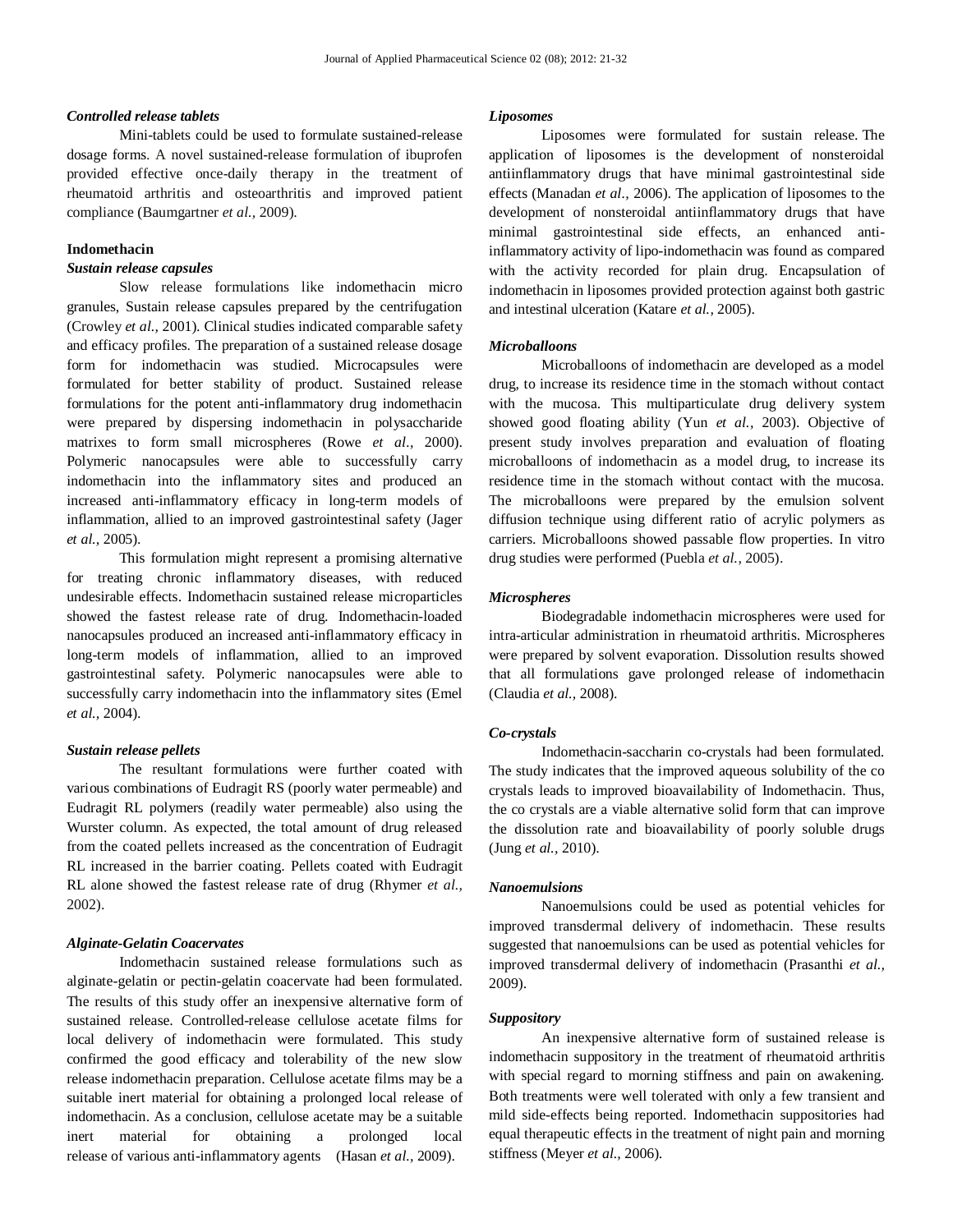#### *Dendrimers*

Dendrimers promise better targeting efficiency of nonsteroidal antiinflammatory drugs with potentially reduced side effects. Dendrimers are another emerging class of biocompatible nanoparticles that promise to be effective vectors for the delivery of nonsteroidal antiinflammatory drugs because of their versatile surface functionalities. The branching structure of dendrimers can either entrap small drug molecules or their many end functional groups can be covalently attached to NSAIDs, thus increasing the solubility of these hydrophobic drugs (Alan *et al.,* 2005).

#### **Naproxen**

# *Sustained-Release Matrix Tablets*

Sustained-Release Matrix Tablet of Naproxen was formulated. The objective of the present study was to develop once-daily sustained-release matrix tablets of naproxen, one of the most potent non-steroidal anti-inflammatory agents used in the treatment of arthritic pain. All the formulations exhibited diffusiondominated drug release (Muhammad *et al.,* 2010). Clinical evaluation of a new controlled-release formulation of naproxen was done in osteoarthritis and rheumatoid arthritis. It was concluded that, in osteoarthritis and rheumatoid arthritis patients, once-a-day controlled-release naproxen tablets can be substituted for standard naproxen tablets without loss of efficacy or tolerability (Ryley *et al.,* 1999). A new controlled-release naproxen tablet was used in the treatment of osteoarthritis and rheumatoid arthritis. A new controlled-release tablet formulation of naproxen was suggested for use once daily for the treatment of arthritic diseases. It was concluded that, in osteoarthritis and rheumatoid arthritis patients, once-a-day controlled-release naproxen tablets can be substituted for standard naproxen tablets without loss of efficacy or tolerability. This study confirms the good efficacy and tolerability of the new slow-release indomethacin preparation. Controlled release tablets of naproxen with predictable drug release characteristics were obtained by compressing its microspheres with Eudragit (Zaghloul *et al.,* 2001).

#### *Nanoparticles*

Chitosan treated Ca-alginate microparticles of naproxen were prepared. Solid dose nanoparticulate naproxen formulations had high rates of dissolution and had a faster onset of action. Naproxen was loaded in poly-caprolactone nanoparticles as an implantable sustained release system to prolong its antiinflammatory activity In vitro naproxen release profile was sustained and the kinetic followed the Higuchi model. In vivo release was sustained by one month.

Thus, nanoparticles showed potential to act as an implantable sustained release system for chronic inflammatory diseases use. Naproxen was loaded in poly-caprolactone nanoparticles as an implantable sustained release system to prolong its anti-inflammatory activity. Thus, nanoparticles showed potential to act as an implantable sustained release system for chronic inflammatory diseases. Nanoparticles of naproxen were prepared using eudragit.

The objective of the present study was to formulate naproxen–eudragit nanoparticles and investigate the physicochemical characteristics of the prepared nanoparticles. According of these findings, formulation was able to improve the physicochemical characteristics of the drug and possibly will increase the anti-inflammatory effects of drug following its ocular or intra-joint administration. Nanoparticles were able to improve the physicochemical characteristics of the drug and possibly will increase the anti-inflammatory effects of drug following its ocular or intra-joint administration (Zong-Zhu Piao *et al.,* 2008).

# **Ketoprofen**

#### *Tablets*

Fast-dissolving tablets were formulated. The aim of this work was to develop a ketoprofen tablet which dissolve-rapidly in the mouth, therefore, needing not be swallowed. Results obtained showed that the increase in solubility of ketoprofen. Hence bioavailability was increased (Ahmed *et al.,* 2006).

| <b>Drugs</b>                                                                                                                                                                                                                     | Delivery approaches | Importance                                                                                                                                                                                     | <b>References</b>     |
|----------------------------------------------------------------------------------------------------------------------------------------------------------------------------------------------------------------------------------|---------------------|------------------------------------------------------------------------------------------------------------------------------------------------------------------------------------------------|-----------------------|
| NSAIDS (Nonsteroidal anti-inflammatory drugs)<br>Manconi et al, 2007<br>Enhance skin delivery<br>Liposomes<br>Increase bioavailability<br>Bernard et al, 2009<br>Pellets<br>Microcapsules<br>Better efficacy<br>Biju et al, 2008 |                     |                                                                                                                                                                                                |                       |
| 1.Diclofenac                                                                                                                                                                                                                     |                     |                                                                                                                                                                                                |                       |
|                                                                                                                                                                                                                                  |                     |                                                                                                                                                                                                |                       |
|                                                                                                                                                                                                                                  |                     |                                                                                                                                                                                                |                       |
|                                                                                                                                                                                                                                  | Microspheres        | Good targeting efficiency                                                                                                                                                                      | Tunvay et al, 2003    |
|                                                                                                                                                                                                                                  | Nanocomposites      | Prolonged action                                                                                                                                                                               | Arias et al, 2009     |
|                                                                                                                                                                                                                                  | Soft gels           | Acceptable side-effect                                                                                                                                                                         | Joseph et al, 2003    |
|                                                                                                                                                                                                                                  | Suppositories       | Avoid gastric irritation                                                                                                                                                                       | Ahmed et al, 2000     |
|                                                                                                                                                                                                                                  | Pharmacosomes       | High drug loading                                                                                                                                                                              | Semalty et al, 2010   |
| 2. Ibuprofen                                                                                                                                                                                                                     | Nanosuspensions     | Decrease side-effects                                                                                                                                                                          | Roland et al, 2000    |
|                                                                                                                                                                                                                                  | Microemulsions      | Good stability                                                                                                                                                                                 | Huabing et al, 2006   |
|                                                                                                                                                                                                                                  | Microspheres        | Effective therapy                                                                                                                                                                              | Janjikhel et al, 2009 |
|                                                                                                                                                                                                                                  | Capsules            | Better safety<br>Faster release of drug<br>Minimum side effects<br>Good floating ability<br>Prolonged delivery<br>Transdermal delivery<br>More therapeutic efficacy<br>Improve bioavailability | Crowley et al, 2001   |
| 3.Indomethacin                                                                                                                                                                                                                   | Pellets             |                                                                                                                                                                                                | Rhymer et al, 2002    |
|                                                                                                                                                                                                                                  | Liposomes           |                                                                                                                                                                                                | Mandan et al, 2006    |
|                                                                                                                                                                                                                                  | Microballoons       |                                                                                                                                                                                                | Yun et al, 2003       |
|                                                                                                                                                                                                                                  | Microspheres        |                                                                                                                                                                                                | Claudia et al, 2008   |
|                                                                                                                                                                                                                                  | Nanoemulsions       |                                                                                                                                                                                                | Prasanthi et al, 2009 |
|                                                                                                                                                                                                                                  | Suppositories       |                                                                                                                                                                                                | Meyer et al, 2006     |
|                                                                                                                                                                                                                                  | Dendrimers          |                                                                                                                                                                                                | Alan et al, 2005      |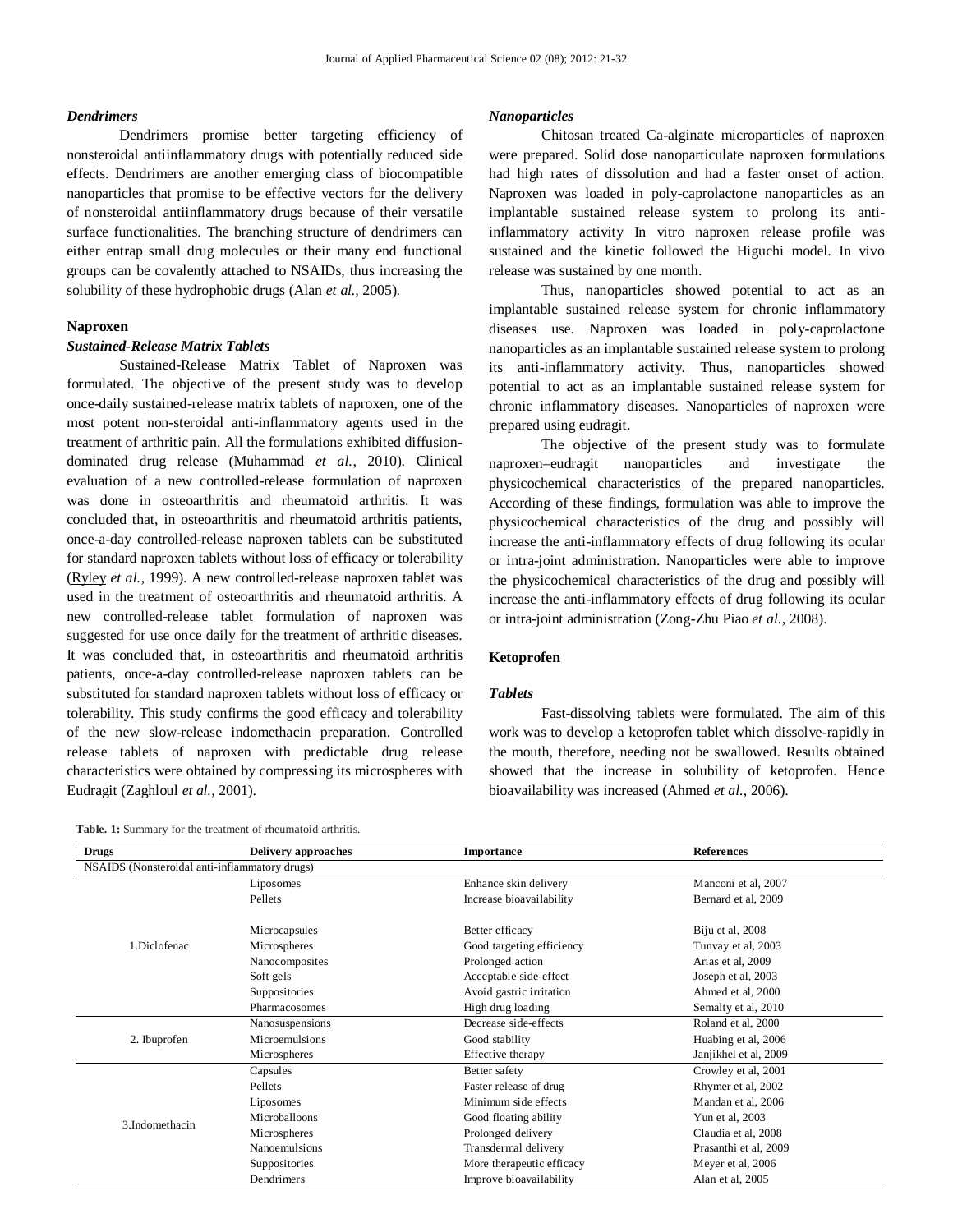| 4. Naproxen                                            | <b>Tablets</b>             | Better safety Implantable sustain release | Ryley et al, 2003      |  |  |
|--------------------------------------------------------|----------------------------|-------------------------------------------|------------------------|--|--|
|                                                        | Nanoparticles              |                                           | Zang-Zhu et al, 2008   |  |  |
|                                                        | <b>Tablets</b>             | Improve bioavailability                   | Ahmed et al. 2006      |  |  |
|                                                        | Microspheres               | Increase in-vitro release                 | Mathew et al, 2009     |  |  |
|                                                        | Microcapsules              | High drug loading                         | Morley et al, 2004     |  |  |
| 5. Ketoprofen                                          | Microsponges               | Usage in dermatology                      | Comoglu et al, 2002    |  |  |
|                                                        | Nanoemulsions              | Modify drug release                       | Beom et al. 2008       |  |  |
|                                                        | Transdermal patch          | More skin permeation                      | Tak et al. 2009        |  |  |
|                                                        | Suppository                | Good efficacy profile                     | Uddenfel et al. 1999   |  |  |
|                                                        | Floating microparticles    | Good flow property                        | Khosro et al, 2011     |  |  |
| <b>DMARDS</b> (Disease modifying Anti-Rheumatic Drugs) |                            |                                           |                        |  |  |
|                                                        | Microspheres               | Better targeting                          | Chilukuri et al, 2008  |  |  |
| 1.Methotrexate                                         | Sustain release tablets    | Good efficacy                             | Jundt et al, 2002      |  |  |
|                                                        | Injections                 | Improve safety                            | Crawford et al. 2005   |  |  |
| 2. Sulfasalazine                                       | Delayed release tablets    | Improved efficacy                         | Peppercorn et al, 2011 |  |  |
| 3. Azathioprine                                        | Sustain release tablets    | Better safety                             | Rodrigues et al, 2011  |  |  |
| 4. Tacrolimus                                          | Solid dispersion           | Potent suppressive                        | Gostick et al, 2010    |  |  |
|                                                        |                            | activity                                  |                        |  |  |
| 5. Leflunomide                                         | Sustain release Tablets    | More safety profile                       | Roland et al, 2010     |  |  |
|                                                        | Microcapsules              | Better sustain action                     | Chon et al, 2011       |  |  |
|                                                        | Microspheres               | Rapid action of drug                      | Mikuls et al. 2009     |  |  |
|                                                        | Sustain release Tablets    | More efficacy                             | Ashok et al. 2001      |  |  |
| 6. Auranofin                                           | Injectables                | Produce high drug concentration at target | Kamel et al, 2004      |  |  |
|                                                        |                            | site                                      |                        |  |  |
|                                                        |                            | <b>Corticosteroids</b>                    |                        |  |  |
|                                                        | Liposomes                  | Better targeting                          | Singh et al, 2005      |  |  |
| Prednisolone                                           | Microspheres               | Fast release of drug                      |                        |  |  |
|                                                        | Nanoparticles              | Prolonged release                         |                        |  |  |
| Blood plasma- or serum-<br>derived                     | Immunosuppressive Exosomes | Safe therapeutic approach for arthritis   | Chenjie et al, 2012    |  |  |

# *Microspheres*

Microspheres were prepared by a spray-drying technique using solutions of ketoprofen and two polymers, cellulose acetate butyrate (CAB) and hydroxyl propyl methylcellulose phthalate (HPMCP), in different weight ratios. In vitro release studies were performed. The spray-drying process of solutions of ketoprofen with polymeric blends of cellulose derivatives leads to microparticles which, depending on their final formulation, can give a rapid or prolonged drug release. Albumin loaded microspheres were prepared by emulsion cross-linking method. From these results it was concluded that the developed albumin microspheres of ketoprofen is a potential delivery system for oncea-day intramuscular administration (Mathew *et al.,* 2009). Eudragit microspheres containing ketoprofen as model drug, prepared by solvent evaporation technique using acetone-liquid paraffin solvent system were examined. In vitro release was increased in microspheres (Pandit *et al.,* 2001).

#### *Microcapsules*

Microencapsulated forms of ketoprofen were formulated using polymers and polymer combinations. Suspensions of cellulose acetate phthalate were prepared and various quantities of drug, glycerin, Tween 80, span 80 and avicel were added and the resulting solution was passed through a peristaltic pump into a hardening solution. The dissolution studies of the ketoprofen demonstrated differences in drug release properties depending on composition and method of preparation. Rapid drug dissolution was seen when the formulations contained Tween 80 as a surfactant (Muhammad *et al.,* 2005). A new approach for site-specific delivery of ketoprofen was developed. Gastro-resistant

microcapsules were developed. The aim of this study was to prepare and evaluate gastro resistant microcapsules containing ketoprofen. Drug loading capacity was very high for all the microcapsules prepared (Barbara *et al.,* 2009). The controlledrelease preparation, however, was significantly better tolerated than the ordinary capsule form and produced improvement in all parameters (Morley *et al.,* 2004).

#### *Topical formulations*

Soya-lecithin aggregates, prepared by a technique using compressed gas, are used to formulate new dermal preparations. Results from the diffusion studies using artificial membranes were confirmed by permeation studies using excised rat skin. The novel soya-lecithin aggregates are promising candidates for new drug delivery systems in dermatology and cosmetology. Extendedrelease ketoprofen appears to be a good choice for the symptomatic treatment of rheumatoid arthritis and osteoarthritis. Convenient once-daily administration may help improve patients' compliance (Schumacher *et al.,* 2004). Transdermal delivery of ketoprofen was done using microemulsion formulation. A transdermal preparation containing ketoprofen was developed using O/W microemulsion system. Oleic acid was chosen as the oil phase of the microemulsion, as it showed a good solubilizing capacity and excellent skin permeation rate of the drug (Rhyleye *et al.,* 2008). Ketoprofen- Phosphatidylcholine appeared to induce significantly less GI injury and bleeding while maintaining anti-inflammatory and COX-inhibitory activity. Phosphatidylcholine (PC)-associated non-steroidal antiinflammatory drugs, which appear to have improved gastrointestinal safety and therapeutic efficacy (Kennedy *et al.,* 2004).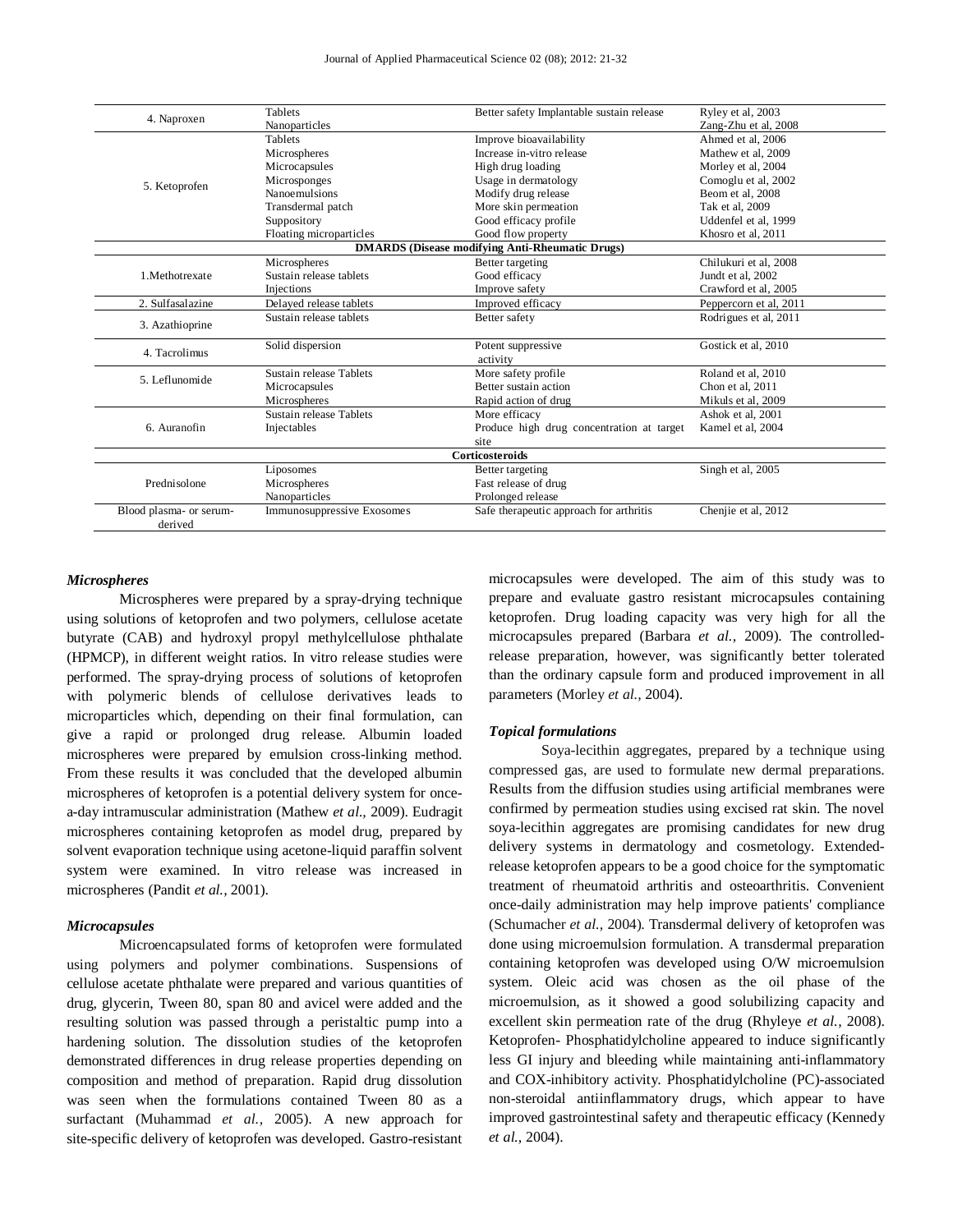# *Microsponges*

Microsponges were prepared by quasi-emulsion solvent diffusion method. All the factors studied had an influence on the physical characteristics of the Microsponges. In vitro dissolution results showed that the release rate of ketoprofen was modified in all formulations (Comoglu *et al.,* 2002).

# *Nanoemulsions*

The nanoemulsions of this system evidenced a high degree of stability. All ketoprofen-loaded nanoemulsions enhanced the in vitro permeation rate (Beom *et al.,* 2008).

#### *Pellets*

Matrix pellets were formulated. The aim of this study was to evaluate the in-vivo behavior of matrix pellets formulated with nanocrystalline ketoprofen after oral administration. The in-vivo burst release observed for the spray dried nanocrystalline ketoprofen matrix pellets was reduced following compression of the pellets in combination with placebo wax/starch pellets (Vergote *et al.,* 2006).

# *Transdermal Patch*

Ketoprofen patch were useful formulation that can deliver the drug in sufficient amounts to inhibit prostaglandin production in the skin and knee joint. The purpose of this study was to evaluate percutaneous penetration and pharmacological effects of ketoprofen after transdermal administration, compared to the oral route. These results indicate that the transdermal ketoprofen patch was a useful formulation that can deliver the drug in sufficient amounts to inhibit prostaglandin production in the skin and knee joint (Tak *et al.,* 2009).

# *Suppository*

Suppository Dosage Forms of ketoprofen had been made. The suppository hardness data revealed that the theobroma oil base produced relatively brittle suppositories (Uddenfeldt *et al.,* 1999).

# *Floating microparticles*

A sustained release system for ketoprofen designed to increase its residence time in the stomach without contact with the mucosa was achieved through the preparation of floating microparticles by the emulsion-solvent diffusion technique. All floating micro particle formulations showed good flow properties and pack ability (Khosro *et al.,* 2011).

# **Delivery of Disease Modifying Anti-Rheumatoid Drugs (DMARDS)**

A disease modifying anti-rheumatic drugs may also benefit the patient by reducing the need for other medications, e.g. corticosteroids and NSAIDs, which may have a greater potential for toxicity than the disease modifying anti-rheumatic drugs (Lydia *et al.,* 2008).

# **NON BIOLOGIC DISEASE MODIFYING ANTI-RHEUMATIC DRUGS (DMARDS)**

# **Methotrexate**

# *Matrix Systems*

Because of low dose, it is considered as the first line drug. Eudragit-based matrix system for transdermal delivery, sublingual and oral liquid formulations were also formulated (Chilukuri *et al.,*  2008).

# *Microspheres*

Methotrexate encapsulated microspheres release in the joint in a slow, controlled manner following intra-articular injection. A phospholipid conjugate of methotrexate was synthesized and liposomally formulated (Jundt *et al.,* 2002).

Low dose methotrexate administered as tablet, oral solution, and subcutaneous injection to that of intramuscular injection in patients with rheumatoid arthritis (Crawford *et al.,* 2005).

# **Cyclosporine**

#### *Capsules*

Oral formlations like capsules had improved bioavailability (Landewe *et al.,* 2003). Neoral Soft Gelatin Capsules and Neoral Oral Solution have increased bioavailability (Rojkovich *et al.,* 2009).

#### *Micospheres*

Micospheres of cyclosporine have been made. Dissolution results showed that all formulations gave prolonged release of cyclosporine. In vitro release studies were performed. The spraydrying process of solutions of cyclosporine with polymeric blends of cellulose derivatives leads to microparticles which, depending on their final formulation, can give a rapid or prolonged drug release. The results indicate that sustain release cyclosporine was at least as efficacious and at least as well tolerated as the standard formulation of the drug (Peeyush *et al.,* 2010).

# *Microemulsion*

Microemulsion formulation of cyclosporine had been made. The purpose of this study was to construct microemulsionbase hydrogel formulation for topical delivery. Microemulsionbased hydrogel showed a good stability. These results indicate that the studied microemulsion-based hydrogel may be a promising vehicle for topical delivery (Allard *et al.,* 2002).

# **Sulfasalazine**

# *Delayed release tablets*

An effective disease modifying anti-rheumatic drug for the treatment of rheumatoid arthritis is Sulfasalazine. Its effectiveness overall is somewhat less than that methotrexate, but it has been shown to reduce signs and symptoms and slow radiographic damage. Delayed release tablets were formulated for rheumatoid arthritis. It is also given in conjunction with methotrexate and hydroxychloroquine as part of a regimen of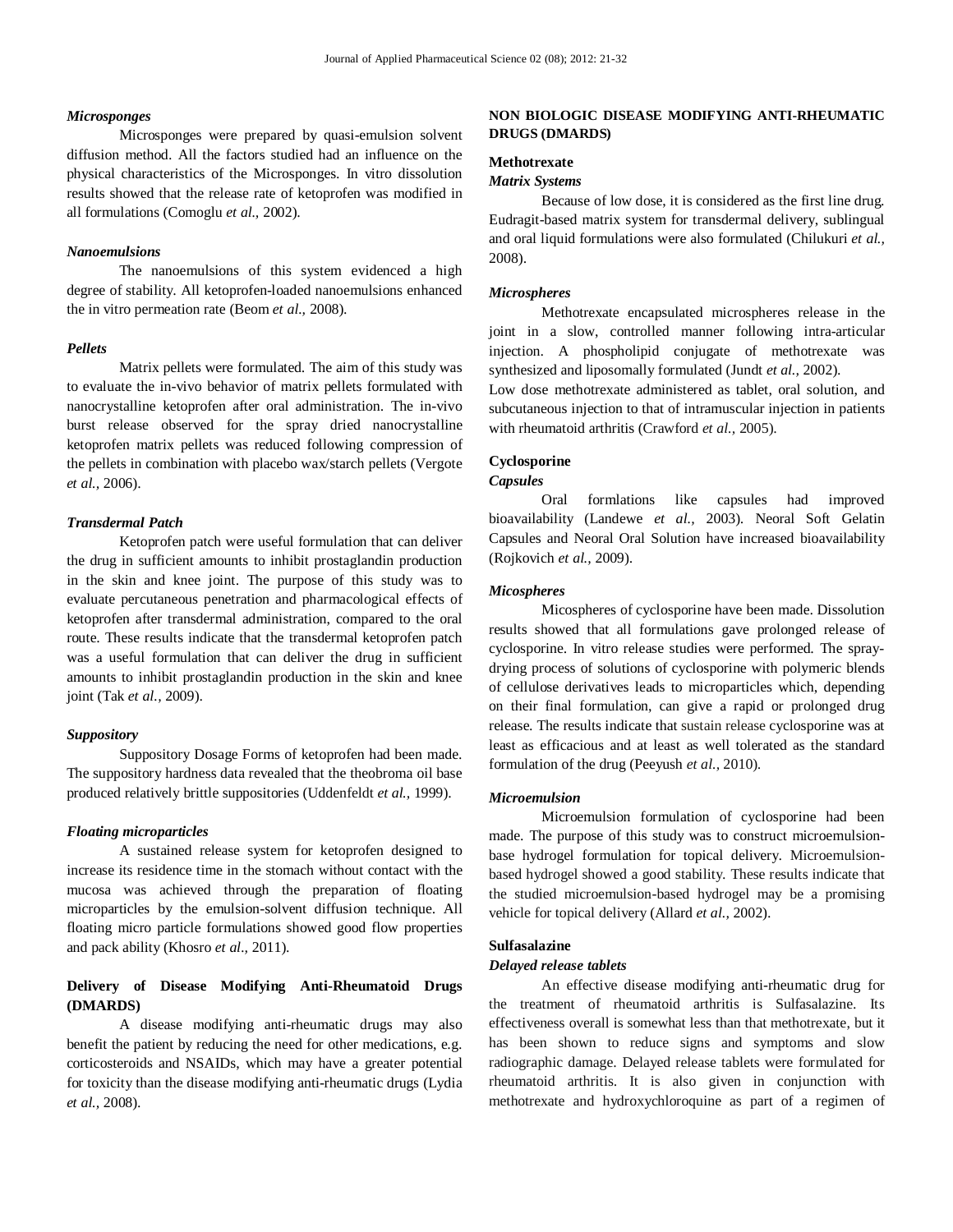"triple therapy" which has been shown to provide benefits to patients who have had inadequate responses to methotrexate alone (Peppercorn *et al.,* 2011).

# **Azathioprine**

# *Oral formulations*

Systemic Azathioprine is usually administered either orally or intravenously. Oral administration is the preferred route in most cases, since the intravenous preparation is an extreme irritant. Azathioprine had been proven to be beneficial in the treatment of rheumatoid arthritis but does not influence the progression of radiographic changes. Its efficacy has been found to be comparable to hydroxychloroquine, d-penicillamine and cyclosporine. In Felson's meta-analysis, Azathioprine had similar toxicity to sulphasalazine and methotrexate, but was less efficacious. Its efficacy was similar to that of anti-malarials, but it had greater toxicity, causes nausea, fatigue, hair loss, and rash.

#### *Topical formulations*

The use of a topical formulation of Azathioprine theoretically offers the benefit of increasing the therapeutic local effect without the need for an increased dosage of systemic immunosuppressive agents. It is possible that the absorption of this agent via oral mucosa may increase the systemic effect (Rodrigues *et al.,* 2011).

# **Tacrolimus**

# *Solid Dispersion*

An oral formulation of one of macrolide compounds namely Tacrolimus with a useful, immunosuppressive activity has been prepared as a solid dispersion. Tacrolimus is macrolide lactone antibiotic with potent immunosuppressive activity. It acts primarily on CD4+ T helper lymphocytes by inhibiting the production of lymphokines, which are required for cell growth and differentiation (Landewe *et al.,* 2003).

Tacrolimus exerts its immunosuppressive effects by the inhibition of calcineurin, leading to interference with T-cell activation. As T-cell activation plays a major role in the pathogenesis of rheumatoid arthritis, there has been an interest in the use of tacrolimus for the treatment of rheumatoid arthritis. The pharmacological properties of tacrolimus have the potential of suppressing the production of inflammatory cytokines, improvement of joint inflammation, improvement of bone and cartilage destruction, improvement of functional status and relief from arthritic pain, infectious conditions (Gostick *et al.,* 2010).

# **Leflunomide**

#### *Tablet*

Leflunomide is one of the new drugs used in the treatment of rheumatoid arthritis. It works by suppressing the immune system because rheumatoid arthritis is caused by damage from an overacting immune system. It is available for oral administration as a tablet (Roland *et al.,* 2010).

#### **Microcapsules**

Its control release dosage form is still not available. But, microcapsules have been widely accepted as a means to achieve oral- and parenteral-controlled release drug delivery systems (Chon *et al.,* 2011). With the help of some polymeric substances such as Chitosan, polyacrylate, polymethacrylate and ethyl cellulose, sustained release formulations had been prepared. Leflunomide microcapsules and compare with conventional tablets of Leflunomide sustained action. Microcapsule formulations offer several advantages over other sustained release systems, especially matrix-type tablets, because they can be widely distributed throughout the gastrointestinal tract and produce a local high concentration of the drug at the absorption site (Rabindranath *et al.,* 2009).

#### **Microspheres**

Therefore, it may be concluded that drug-loaded microspheres are a suitable delivery system for leflunomide with a new choice of an economical, safe and more bioavailable formulation in the management of rheumatoid arthritis (Mikuls *et al.,* 2009).

# **Gold Compounds**

# *Oral Formulations*

An oral gold compound (Auranofin®) is also available but its efficacy is even more limited than injectable compounds (Ashok *et al.,* 2001). Although auranofin has been shown to be superior to placebo in the treatment of rheumatoid arthritis, it is less efficacious than injectable gold. Auranofin had a low incidence of serious toxicity, but the overall frequency of side effects (e.g. rash, diarrhoea) is higher with auranofin than any other disease modifying anti-rheumatic drugs (Alexandreas *et al.,* 2011). Auranofin tablet or capsule is an oral formulation of gold for the treatment of rheumatoid arthritis. Although gold compounds are no longer employed for the treatment of arthritis, the large number of inexpensive natural products that can modulate inflammatory responses, but lack side effects, constitute 'goldmines' for the treatment of arthritis (Kamel *et al.,* 2004).

#### **Injectable formulations**

Two injectable compounds are available, (Myochrysine® and Solganal®). Gold compounds are rarely used now due to their numerous side effects and monitoring requirements, their limited efficacy, and very slow onset of action. Its usefulness is limited by low efficacy and poor tolerability (Joseph *et al.,* 2005). Gold is effective in the treatment of rheumatoid arthritis when it is given intramuscularly (Meyers *et al.,* 2003).

# **Delivery of Biological Disease Modifying Anti-Rheumatic Drugs (DMARDS)**

# *The Tumor Necrosis Factor Α (Tnf-Α) Antagonists*

TNF antagonists were the first of the biological disease modifying anti-rheumatic drugs to be approved for the treatment of RA and have also been referred to as biological response modifiers or "biologics" to differentiate them from other disease modifying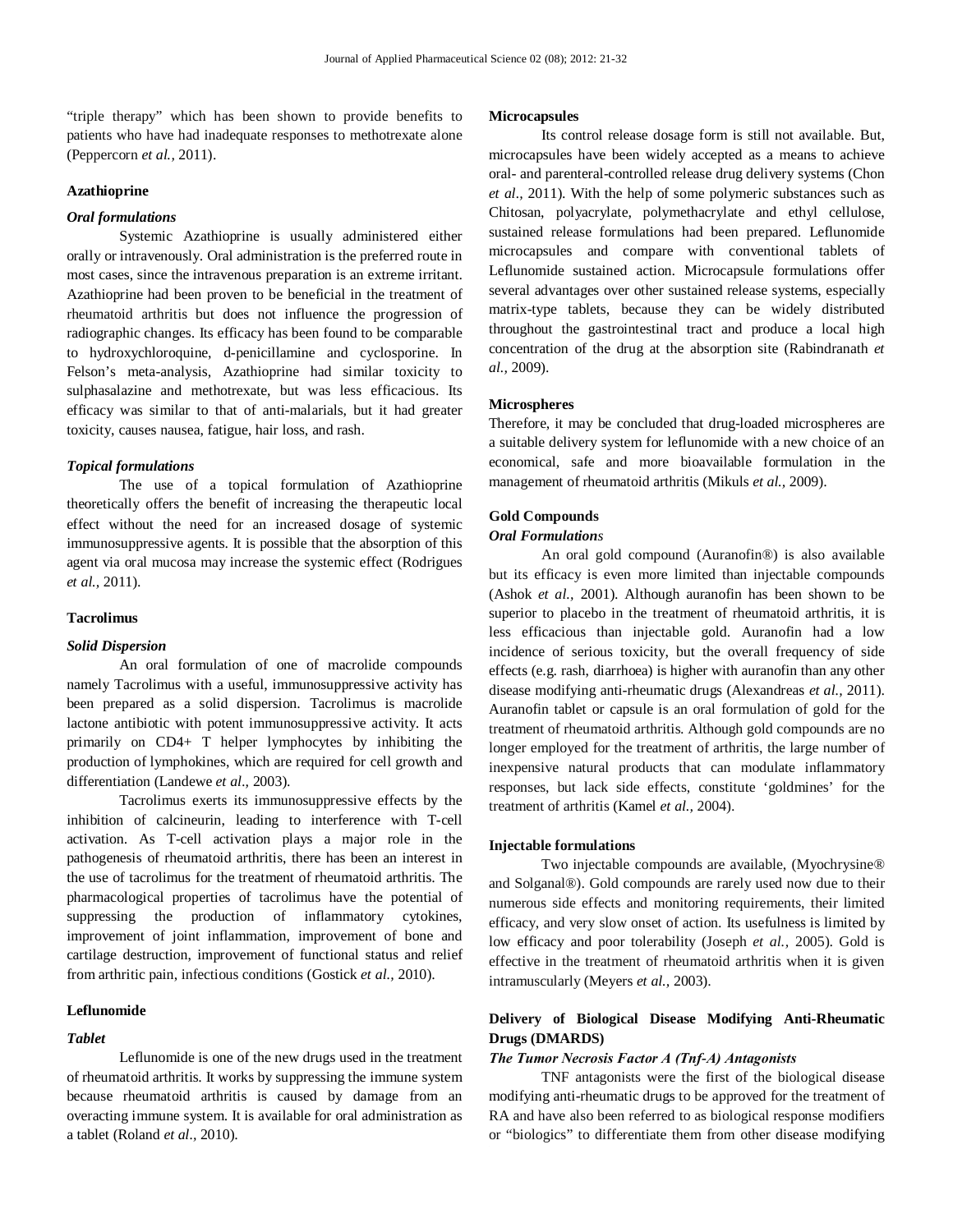anti-rheumatic drugs such as methotrexate, leflunomide, or Sulfasalazine (Barbara *et al.,* 2008). Tumor necrosis factor (TNF) plays a central role in rheumatoid arthritis by amplifying inflammation in multiple pathways that lead to joint destruction (Gohel *et al.,* 2009).

# **Infliximab**

Infliximab is approved for use alone or combined with methotrexate for treating moderate to severe rheumatoid arthritis. FDA approved a new indication for Infliximab injection allowing its use to reduce the signs and symptoms of active psoriatic arthritis, defined as affecting at least five joints. Infliximab is administered intravenously (Yocum *et al.,* 2004).

# **Etanercept**

Overall, etanercept is highly effective and well tolerated by patients with a safety profile. It cannot be administered orally, because the digestive system would destroy the drug (Erin *et al.,*  2008).

# **Tocilizumab**

Tocilizumab is biologic disease modifying anti-rheumatic drug and a cost-effective strategy in the treatment of rheumatoid arthritis patients. The development of a targeted nanocarriers system for sustained drug delivery in rheumatoid arthritis is thus highly desirable. In addition, nanocarriers systems may increase the solubility of certain drugs and protect them against degradation in the circulation, further increasing their local bioavailability. Therefore, the use of nanocarriers promises to increase drug specificity and bioavailability while reducing unwanted off-target side effects (Alexander *et al.,* 2012).

# **Delivery of Corticosteroids** *Oral formulations*

Medium and high doses of glucocorticoid are useful for bridging the interval between initiation of disease modifying antirheumatic drugs and onset of their therapeutic effect. Corticosteroids work rapidly to control inflammation and pain (Ayhan *et al.,* 2008). Oral corticosteroids like prednisolone and prednisone are use in an alternative treatment in patients who have severe problems with NSAIDs. Oral corticosteroids are combined with disease modifying anti-rheumatic drugs significantly to enhance the benefits of disease modifying anti-rheumatic drugs (Singh *et al.,* 2005).

# **Injectable formulations**

Corticosteroids are sometimes injected directly into joints for relief of flare-ups when only one or a few joints are affected. Steroid injections in the joints may be a safe and effective treatment for juvenile rheumatoid arthritis and reduce the need for oral medications. Intelligent use of glucocorticoids early in the disease has also improved rheumatoid arthritis care. Glucocorticoids remain an essential part of combination therapy in newly diagnosed patients with active disease, rapidly controlling both symptoms and radiographic disease progression. Combination

disease modifying anti-rheumatic drug (DMARD) therapy that includes glucocorticoids should be the gold standard for early treatment (Lanza *et al.,* 2005).

# **PREDNISOLONE**

#### **Liposomes**

Liposomal delivery improves the safety of glucocorticoid by allowing for lower effective dosing. In arthritis, the efficacy of prednisolone-loaded long-circulating liposomes is currently being evaluated in a phase II clinical trial. Liposomes offer increased therapeutic activity and improvement in the risk–benefit ratio (Rossum *et al.,* 2008).

# **Microspheres**

Prednisolone-loaded microspheres were prepared. Dissolution results showed that all formulations gave prolonged release of prednisolone. In vitro release studies were performed. The spray-drying process of solutions of prednisolone with polymeric blends of cellulose derivatives leads to microparticles which, depending on their final formulation, can give a rapid or prolonged drug release.

The results indicate that sustain release prednisolone was at least as efficacious and at least as well tolerated as the standard formulation of the drug (Kirwan *et al.,* 2012).

# **Betamethasone Sodium Phosphate (Bsp)** *Nanoparticles*

Betamethasone encapsulated in PLGA nanoparticles. The observed strong therapeutic benefit obtained with PLGAnanosteroid may be due to the targeting of the inflamed joint and its prolonged release in situ.

Targeted drug delivery using a sustained release PLGAnanosteroid is a successful intervention in experimental arthritis. Treatment of experimental arthritis with nanoparticles encapsulating Betamethasone sodium phosphate was used in treatment of experimental arthritis (Whitmore *et al.,* 2006).

# **Novel Approaches and Developments in Colon Specific Drug Delivery Systems**

Colon specific drug delivery has gained increased importance not for the treatment of local diseases associated with the colon but also as potential site for systemic delivery of therapeutic proteins and peptides. Different approaches are designed to develop colonic drug delivery system (Choudhury *et al.,* 2012).

# **Micro and Nano-Carrier Mediated Intra-Articular Drug Delivery Systems for the Treatment of Arthritis**

The search for a clinically successful ideal carrier is ongoing, sustained-release systems, such as polymeric micro- and nanoparticles, liposomes, and hydrogels, are being extensively studied for intra-articular drug delivery purposes. The advantages associated with long-acting preparations include a longer effect of the drug in the action site and a reduced risk of infection due to numerous injections consequently (Zung *et al.,* 2012).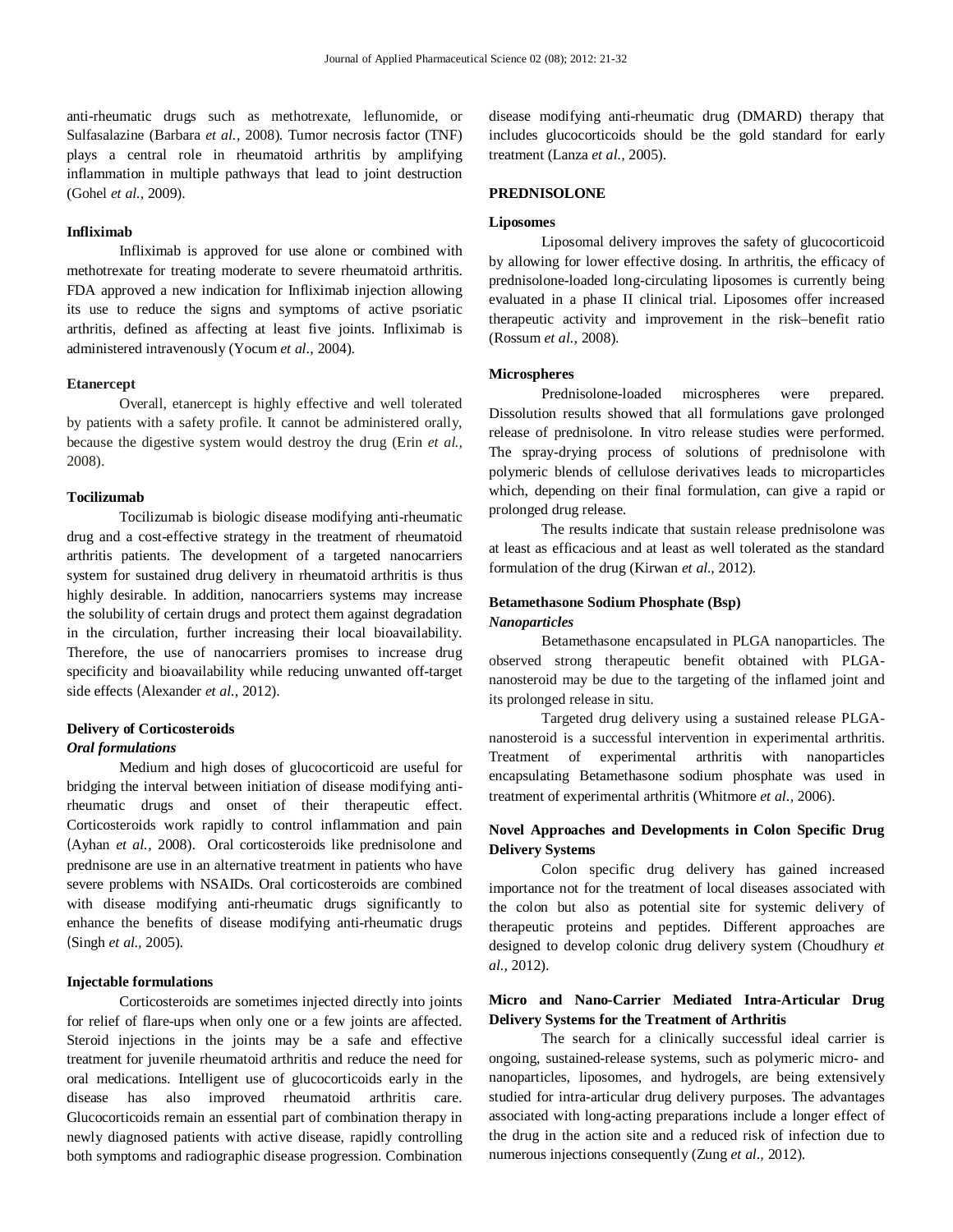# **Immunosuppressive Exosomes: A New Approach for Treating Arthritis**

Although certain biological therapies, including protein and antibodies targeting inflammatory factors such as the tumor necrosis factor, are effective in reducing symptoms of rheumatoid arthritis, these treatments do not reverse disease. However, it is important to note that while the clinical results are encouraging in terms of feasibility, safety, and efficacy, the blood plasma- or serum-derived exosomes have heterogeneous cellular origins and poorly defined composition. Taken together, there is considerable evidence supporting the ability of immunosuppressive exosomes to help control the over reactive immune system. Compared with gene and cell therapies, exosome-based therapy could provide a new and safe therapeutic approach for arthritis (Chenjie Yang *et al.,* 2012).

#### **CONCLUSION**

Nonsteroidal anti-inflammatory drugs have side effects like gastric irritation. To avoid these problems novel vesicular system like pharmacosomes can be used. Pharmacosomes bearing unique advantages over liposomes and noisome have come up as potential alternative to conventional vesicles. They provide an efficient method for delivery of drug directly to the site of infection, leading to reduction of drug toxicity with no adverse effects. Unlike conventional drugs are designed to deliver therapeutic agents specifically to the site of inflammation, therefore avoiding potential systemic and off-target unwanted effects. Compared with gene and cell therapies, exosome-based therapy could provide a new and safe therapeutic approach for arthritis. Further experience in the use of these, and of agents not yet developed, alone and in combination with disease modifying anti-rheumatic drugs (DMARDS), is likely to lead to further changes in the manner in which rheumatologists treat this debilitating disease. Therefore, every new approach in the targeted therapy of rheumatoid arthritis could contribute to the effectiveness in treating the chronic disease.

#### **REFERENCES**

Adeyeye CM., Price JC. Chemical, Dissolution Stability and Microscopic Evaluation of Suspensions of Ibuprofen and Sustained Release Ibuprofen-Wax Microspheres. Informa Healthcare. 2005; 14(3): 357-377.

Afeltra A. Treatment of Rheumatoid Arthritis: New Therapeutic Approaches with Biological Agents. Journal of Rheumatology. 2001; 1(1):45-65.

Ahmed IS, Nafadi MM, Fatahalla FA. Formulation of a Fast-Dissolving Ketoprofen Tablet Using Freeze-Drying in Blisters Technique. Informa Healthcare. 2000; 32(4): 437-442.

Alan M., Agustin, M, David RM, Harris HM, David B, Peng LZ, Christopher RL, Barry J G, Sean C. A Randomized, Controlled, Clinical Trial of Etoricoxib in the Treatment of Rheumatoid Arthritis. The Journal of Rheumatology. 2002; 29(8):1623-1630.

Alexandros A. Abatacept: A Biologic Immune Modulator for Rheumatoid Arthritis. Informa Healthcare. 2011. 11(8): 1113-1129.

Alexander D., Maurizio B, Stefano C, Wolfgang B, Neil W, Giovanni G, Walter R. Economic Evaluation of Tocilizumab Combination in the Treatment of Moderate-to-Severe Rheumatoid Arthritis in Italy. Informa Healthcare. 2012; 3(5):434-435.

Albin P., Markus A, Pelah Z, Ben-Zvi Z. Slow-Release Indomethacin Formulations Based On Polysaccharides. Journal of Controlled Release. 2004; 29(2): 25-39.

Amita A., Bharat BA. Natural Products as a Gold Mine for Arthritis Treatment. Current Opinion in Pharmacology. 2010; 7(3): 344- 351.

Anne SV., Veronika B, Nicholas M. The Potential of Liposomal Drug Delivery for the Treatment of Inflammatory Arthritis. The Journal of Rheumatology. 2002; 12(4): 182-196.

Arica B., Calis P, Atilla NT, Durlu N, Cakar HSK, Hincal AA. In Vitro and in Vivo Studies of Ibuprofen-loaded Biodegradable Alginate Beads. Informa Healthcare. 2005; 22(2):153-165.

Ariel G., Saltan S, Juha N. Comparison of a slow-release Indomethacin tablet and naproxen in osteoarthritis. Informa Healthcare. 2001; 9(7): 500-504.

Arias J., Lopez-Viota M, Lopez-Viota J, Delgado AV. Development of Iron/Ethyl Cellulose (Core/Shell) Nanoparticles Loaded With Diclofenac Sodium for Arthritis Treatment. International Journal of Pharmaceutics. 2009; 382(1): 270-276.

Ashok RC., Prasad V. Transdermal Delivery of Methotrexate using Mixed Grades of Eudragit: Physico-Chemical, In-Vitro, and In-Vivo Evaluations. Informa Healthcare. 2001; 25(2): 53-72.

Ayhan S., Yalcin O, Askin I. Preparation and in Vitro Evaluation of Sustained Release Tablet Formulations of Diclofenac Sodium. Current Therapeutic Research. 2005; 60(2): 171-177.

Babar A., Bellete T, Plakogiannis FM. Ketoprofen Suppository Dosage Forms: In Vitro Release and in Vivo Absorption Studies in Rabbits. Informa Healthcare. 2009; 25(2): 241-245.

Barbara S., Nelson LR, Ketan P. Tumor Necrosis Factor (TNF) Inhibitor Therapy for Rheumatoid Arthritis, Oral Surgery, Oral Medicine, Oral Pathology, Oral Radiology, and Endodontology. Medical Management and Pharmacology Update. 2008; 106(6): 778-787.

Barbara L., Federica B, Vittorio Z, Teresa C. Gastro Resistant Microcapsules: New Approaches for Site-Specific Delivery of Ketoprofen. Informa Healthcare. 2009; 16(1): 24-29.

Baumgartner H., Schwarz HA, Blum W, Bruhin A, Gallachi G, Goldinger G, Saxer M, Trost H. Ibuprofen and Diclofenac Sodium in the Treatment of Osteoarthritis: A Comparative Trial of two Once-Daily Sustained-Release NSAID Formulations. Informa Healthcare. 2009; 13(8): 435-444.

Brabander CD., Vervaet C, Gortz JP, Remon, JP, Berlo JA. Bioavailability of Ibuprofen from Matrix Mini-Tablets Based on a Mixture of Starch and Microcrystalline Wax. International Journal of Pharmaceutics. 2000; 2(4):81-8631.

Beom K., Myoung W, Kang ML, Cheo SK. In Vitro Permeation Studies of Nanoemulsions Containing Ketoprofen as a Model Drug. Informa Healthcare. 2008; 15(7): 465-469.

Bernard G., Petra E. Comparative Clinical Trial with Immediate-Release Diclofenac Pellets. Current Therapeutic Research. 2003; 54(2):152-160.

Biju SS., Saisivam S, Maria NS, Rajan G, Mishra PR. Dual Coated Erodible Microcapsules for Modified Release of Diclofenac Sodium. European Journal of Pharmaceutics and Biopharmaceutics. 2008; 58(1): 61-67.

Chon WJ., Josephson MA. Leflunomide in renal transplantation. Expert Review of Clinical Immunology. 2001; 7(3): 273-281.

Cheng L. Diclofenac Sodium Controlled Release Matrix Tablets. Journal of Pharmacy and Pharmacology. 2005; 15(5): 360–364.

Chenjie Y., Paul DR. Immunosuppressive Exosomes: A New Approach for Treating Arthritis. International Journal of Rheumatology. 2012; 3(1): 129-131.

Christine TN. Nanotherapeutic Approaches for the Treatment of Rheumatoid Arthritis. Wiley Interdisciplinary Reviews: Nanomedicine and Nanobiotechnology. 2011; 3(6): 607-619.

Choudhury PK., Panigrahi TK, Murthy PN, Tripathy NK, Behera S, Panigrahi R. Novel Approaches and Developments in Colon Specific Drug Delivery Systems. Webmed Central Pharmaceutical Sciences. 2012; 3(2):341-344.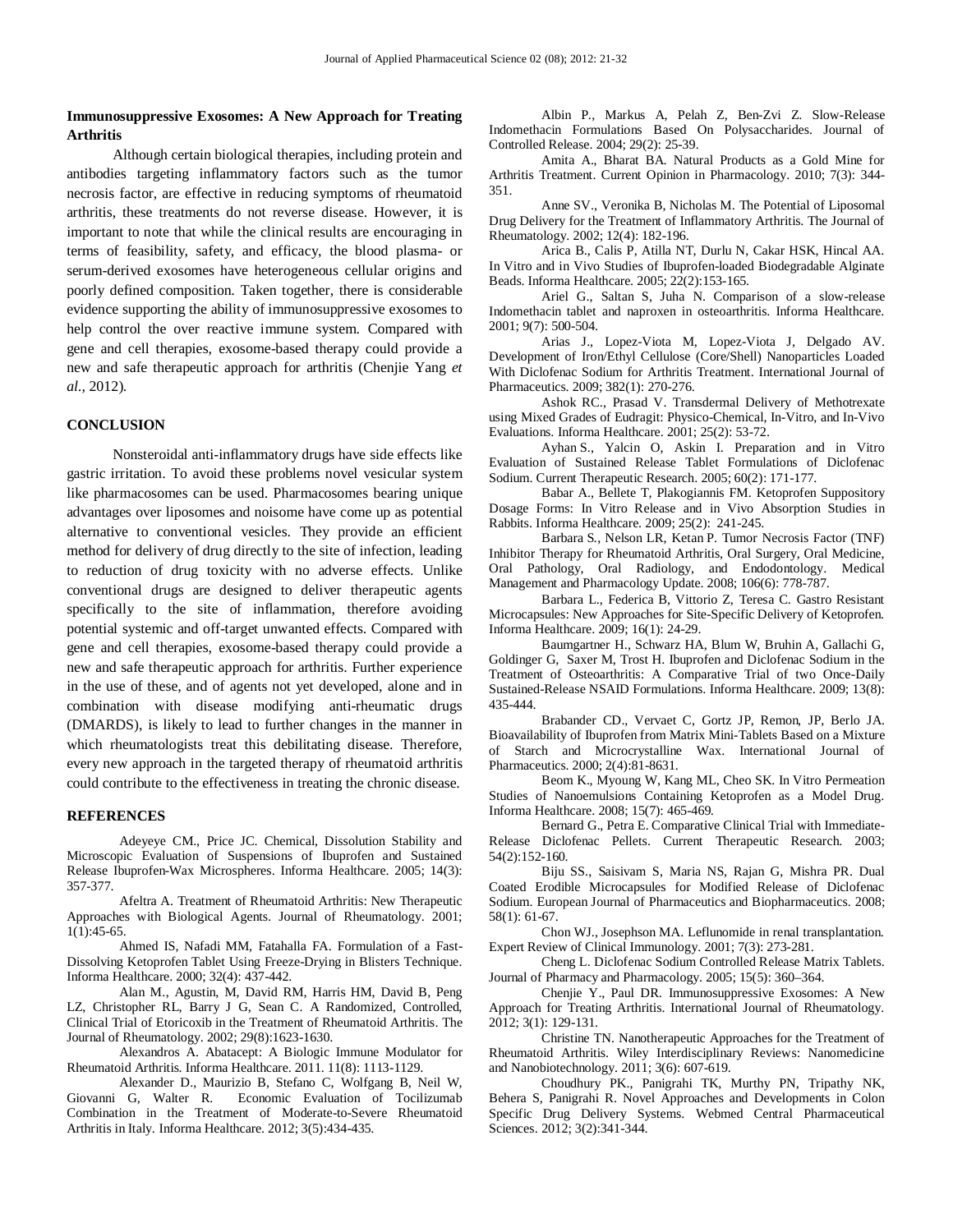Chilukuri SR., Lakshm MR. Spectrophotometric Determination of Azathioprine in Pharmaceutical Formulations, Talanta. 2008; 47(5): 1279-1286.

Claudia V., Marlies W, Jurgen H. Evaluation of Novel Soya-Lecithin Formulations for Dermal Use Containing Ketoprofen as a Model Drug. Journal of Controlled Release. 2008; 63(2): 165-173.

Conner CS. Oral gold in arthritis. South African Journal of Arthritis & Rheumatism. 2009; 18(10): 804-805.

Comoglu T., Gonul N, Baykara T. The Effects of Pressure and Direct Compression on Tabletting of Microsponges. International Journal of Pharmaceutics. 2002; 242(2): 191-195.

Crawford B., Brazier J, Strand V, Doyle J. Treatment with Leflunomide Improves the Utility of Patients with Active Rheumatoid Arthritis. Journal of Value in Health. 2001; 4(2): 70-71.

Crowley B., Hamill J, Lyndon S, McKellian JF, Williams P, Miller AJ. Controlled-Release Indomethacin and Sustained-Release Diclofenac Sodium in the Treatment of Rheumatoid Arthritis: A Comparative Controlled Clinical Trial. Informa Healthcare. 2001; 12(3):143-150.

Emel OC., Nurcan B, Evren A, In Vitro Studies on Controlled-Release Cellulose Acetate Films for Local Delivery of Chlorhexidine, Indomethacin and Meloxicam. Journal of Clinical Periodontology. 2004; 31(12):1117-1121.

Erin D., Jeffrey MW. Etanercept: A Therapeutic Approach to Rheumatoid Arthritis. Informa Healthcare. 2008; 8(4): 491-502.

Fernandes L., Jenkins R. Investigation into the Duration of Action of Sustained-Release Ibuprofen in Osteoarthritis and Rheumatoid Arthritis. Informa Healthcare. 2004; (13)4: 242-250.

Gohel MC., Amin AF. Formulation Design and Optimization of Modified-Release Microspheres of Diclofenac Sodium. Informa Healthcare. 2009; 25(2): 247-251.

Gostick N., James IG, Khong TK, Roy P, Shepherd PR, Miller AJ. Controlled-Release Indomethacin and Sustained-Release Diclofenac Sodium in the Treatment of Osteoarthritis: A Comparative Controlled Clinical Trial in General Practice. Informa Healthcare. 2007; 12(3): 135- 142.

Hasan MM., Najibt NM, Muti HY. A Pharmacokinetic Study on two Sustained-Release Formulations of Indomethacin in Normal Subjects Following a Single Dose Administration. Journal of Clinical Pharmacy and Therapeutics. 2009; 19(5): 295–299.

Huabing C., Xueling C, Danrong D, Jin L, Huibi X, Xiangliang Y. Microemulsion-Based Hydrogel Formulation of Ibuprofen for Topical Delivery. International Journal of Pharmaceutics. 2006; 315(2): 52-58.

Hofkens W., Hoven JM, Pesman GJ, Nabbe KC, Sweep FC, Storm G, Berg WB, Lent PL. Safety of Gluco-Corticoids can be improved By Dosages of Liposomal Steroid Formulations in Murine Antigen-Induced Arthritis: Comparison of Prednisolone with Budesonide. International Journal of Pharmaceutics. 2006; 416(2):493-498.

Jager E., Campos MM, Morrone JB, Calixt AR, Pohlmann SS. Effects of Indomethacin-loaded Nanocapsules in Experimental Models of Inflammation. British Journal of Pharmacology. Informa Healthcare. 2009; 158(4): 1104–1111.

Janjikhel RK., Adeyeye CM. Stereospecific Formulation and Characterization of Sustained Release Ibuprofen Microspheres. Informa Healthcare. 2009; 14(4):409-426.

Joseph I., Venkataram S. Indomethacin Sustained Release from Alginate-Gelatin or Pectin-Gelatin Coacervate. International Journal of Pharmaceutics. 2009; 126(2): 161-168.

Jundt JW., Browne BA, Fiocco GP, Steele AD. A Comparison of Low Dose Methotrexate Bioavailability: Oral Solution, Oral Tablet, Subcutaneous and Intramuscular Dosing. Journal of Rheumatology. 2003; 20(11): 1845-9.

Jung M., Kim J, Kim M, Alhalaweh A, Cho W, Hwang S, Velaga SP. Bioavailability of Indomethacin-Saccharin Co Crystals. Journal of Pharmacy and Pharmacology. 2010; 62(11): 1560–1568.

Kamel AH., Sokar MS, Al Gamal SS, Naggar VF. Preparation and Evaluation of Ketoprofen Floating Oral Delivery System. International Journal of Pharmaceutics. 2001; 220(2): 13-21.

Kavitha D., Naga SJ, Shanker P. Pharmacosomes: An Emerging Vesicular System. International Journal of Pharmaceutical Sciences Review and Research. 2010; 5(3): 168-171.

Katare OP., Vyas SP, Dixit, VK. Enhanced In Vivo Performance of Liposomal Indomethacin Derived from Effervescent Granule Based Proniosomes. Informa Healthcare. 2005; 12(5): 487-493.

Kennedy AC., Mullen BJ, Roth SH, Germain BF, Boner RA, Wei N, Willkens RF, Lawson JG, Appelrouth DJ, White RE. A Double-Blind Comparison of the Efficacy and Safety of Ketoprofen Extended-Release (200 Mg Once Daily) and Diclofenac (75 Mg Twice Daily) for Treatment of Osteoarthritis. Current Therapeutic Research. 2009; 55(2): 119-132.

Kirwan JR. Combination Therapy Including Glucocorticoids: The New Gold Standard for Early Treatment in Rheumatoid Arthritis. Ann Intern Med. 2012; 156(5):390-391.

Khosro A., Yousef J, Siavoush D, Ghobad M, Fatemeh KN. **N**aproxen–Eudragit Nanoparticles: Preparation and Physicochemical Characterization, Journal of Rheumatology. 2011; 83(1): 155-159.

Kramar A., Turk S, Vrecer F. Statistical Optimization of Diclofenac Sustained Release Pellets Coated with Polymethacrylicfilms. International Journal of Pharmaceutics. 2003; 256(1):43-52.

Landewe RB., Goei HS. A Randomized, Double-Blind, 24- Week Controlled Study of Low-Dose Cyclosporine versus Chloroquine for Early Rheumatoid Arthritis. Arthritis Rheum. 2003; 37(4): 637.

Lanza FL., Marathi UK, Anand BS, Lichtenberger LM. Clinical Trial: Comparison of Ibuprofen-Phosphatidylcholine and Ibuprofen on the Gastrointestinal Safety and Analgesic Efficacy in Osteoarthritic Patients. Alimentary Pharmacology & Therapeutics. 2008; 28(4): 431-442.

Lewis L., Boni R, Adeyeye CM. Effect of Emulsifier Blend on the Characteristics of Sustained Release Diclofenac Microspheres. Informa Healthcare. 2008; 15(3): 283-298.

Li SP., Feld KM, Kowarski CR. Preparation of a Controlled Release Drug Delivery System of Indomethacin, Informa Healthcare. 2004; 20(7):1121-1145.

Lydia GS., Jaap F, Pilar B, Piet LC, Van R. Methotrexate in Combination with Sulfasalazine is more effective in Rheumatoid Arthritis Patients. Journal of Rheumatology. 2008; 48: 828–833.

Manadan A., Augustinz S. The Treatment of Psoriatic Arthritis. American Journal of Therapeutics. 2006; 13(1): 72-79.

Manconi M., Mura S, Sinico C, Fadda AM, Molina F. Development and Characterization of Liposomes Containing Glycols as Carriers for Diclofenac, Colloids and Surfaces: Physicochemical and Engineering Aspects. Informa Healthcare. 2009; 342(3): 53-58.

Mathew ST., Devi SG, Vinod B. Formulation and in Vitro–in Vivo Evaluation of Ketoprofen-Loaded Albumin Microspheres for Intramuscular Administration. Informa Healthcare. 2009; 26(5): 456-469.

Maria L., Gonzalez R, Francesca M, Paola M, Antonio MR. In Vitro Release of Sodium Diclofenac from a Central Core Matrix Tablet Aimed for Colonic Drug Delivery. European Journal of Pharmaceutical Sciences. 2003; 20(1): 125-131.84.

Meyers OL., Klemp P. An Oral Formulation of Gold for the Treatment of Rheumatoid Arthritis. South African Medical Journal. 2003; 59(27): 969-971.

Mikuls TR., Weaver AL. Lessons Learned in the use of Tumor Necrosis Factor-Alpha Inhibitors in the Treatment of Rheumatoid Arthritis. Current Rheumatology Reports. 2003; 5(4): 270-277.

Morley KD., Bernstein RM, Hughes GR, Black CM, Rajapakse CN., Wilson L. A Comparative Trial of a Controlled-Release Formulation of Ketoprofen and a Conventional Capsule Formulation of Ketoprofen in Patients with Osteoarthritis of the Hip. Informa Healthcare. 2004; 9(1): 28- 34.

Muhammad JH., Roland M. Development of Controlled Release Formulations of Ketoprofen for Oral Use. Informa Healthcare. 2005; 21(12): 1463-1472.

Muhammad RI., Ishtiaq A, Mohiuddin AQ, Habibur R. Once Daily Sustained-Release Matrix Tablet of Naproxen: Formulation and in Vitro Evaluation. Journal of Pharmaceutical Sciences. 2010; 9(1):1816- 1820.